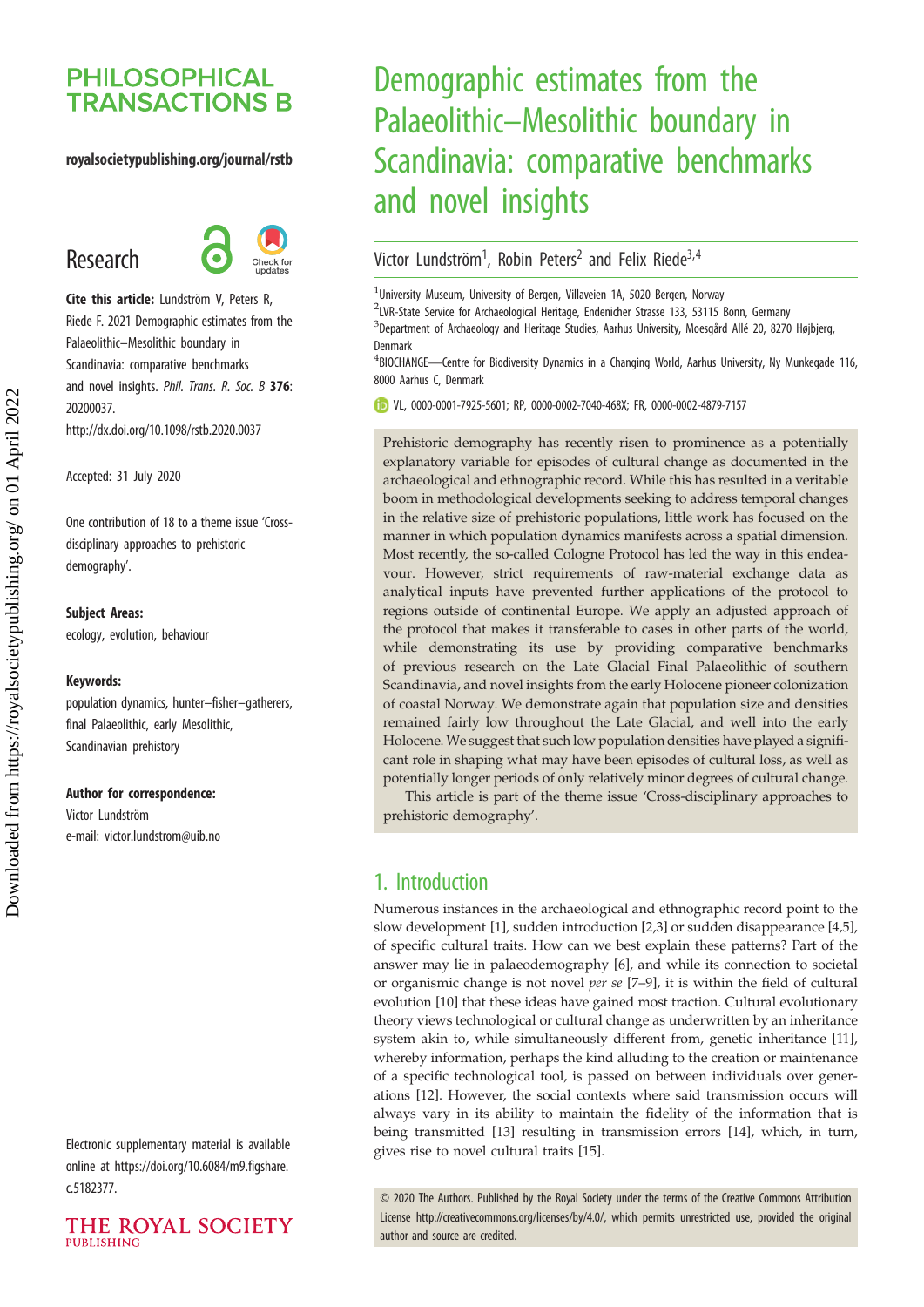Different inheritance pathways are not the only distinct features separating cultural from genetic transmission, however. Indeed, perhaps the most striking difference can be found in the elaboration by Strimling et al. [[16,](#page-6-0) p.13 870] who suggests that while 'genetic information is acquired only once, cultural information can be both abandoned and reacquired during an individual's lifetime'. This long-term process of acquiring and reacquiring culture, through various forms of social learning [[17](#page-6-0)[,18](#page-7-0)], has also led to the proposition that humans have a unique capacity to maintain cumulative culture [[19\]](#page-7-0) whereby a previous pool of knowledge in any given population may allow cultural traits to be adjusted, and perhaps even improved, incrementally rather than being invented or re-invented single-handedly. The reason demography has risen to prominence as a potentially explanatory variable for this phenomenon—apart from that it parallels the crucial link to biological change as reflected in gene frequencies [\[20](#page-7-0)]—is because while cumulative culture is more easily maintained in larger populations, owing to its potential for minimizing loss of knowledge in the event stochastic change [\[1\]](#page-6-0), the opposite is expected for smaller and less connected populations [\[4\]](#page-6-0).

The dynamic changes in a population's size and density are ultimately the summary outcome of decisions related to its life history that are cued, and in part determined, by climate and the environment [[3](#page-6-0),[21,22\]](#page-7-0). In fact, the mere variability and amplitude of different ecological contexts in general, and their tendency to increase subsistence failure in particular, has generated a counter-proposal against the role of demography and its causal role in episodes of cultural change. Namely that hunter–gatherers have proclivity for technological experimentation in order to avoid returning to camp empty-handed [\[23](#page-7-0)]. Numerous tests that claim support for this hypothesis have followed [\[24](#page-7-0)–[27\]](#page-7-0). However, incorporating ethnographic reference data has been suggested to invalidate these tests, partly because densities as recorded in the ethnographic record might be misleading [[28,](#page-7-0) p. 140] but also because they might not accurately represent what Henrich [\[4\]](#page-6-0) and Henrich et al. [\[29](#page-7-0)] refer to as the effective population size, or the knowledge-sharing portion of a population.

For instance, among the examples providing support for the role of demography and technological complexity, Powell et al. [\[2\]](#page-6-0) demonstrated how symbolic and technological features, considered hall-marks of modern human behaviour, occurred together with increased population densities and migration rates as early as 45 000 years ago. In this example, the effective population size was emulated using genetic estimates on population size and areal estimates in  $km<sup>2</sup>$  $km<sup>2</sup>$  $km<sup>2</sup>$  of Europe during the Pleistocene [2, p. 1301]. Similarly, Kline & Boyd [[30\]](#page-7-0) also reported a positive relationship in their study, where modern maritime communities in Oceania considered to be highly connected across space, had more tools than those considered less connected. However, framing the debate as two competing hypotheses runs the risk of establishing a dichotomy between demography and environment, whereas they might be linked by a form feedback [\[31](#page-7-0)]. For instance, while numerous and more sophisticated tool kits could lead to greater subsistence yields and concomitant population growth, the technological improvement in itself could potentially lead to environmental overexploitation [\[32](#page-7-0)], potentially creating or aggrevating long-term negative effects [\[33](#page-7-0)].

Demography has long been considered an important factor in discussions of technological change and social complexity in Scandinavian prehistory [\[34](#page-7-0)–[36\]](#page-7-0). However, it is only within the last decades that researchers have highlighted the end of the Late Glacial and early post-glacial [\[37](#page-7-0)–[41\]](#page-7-0) as a series of colonization attempts, where both cultural and climatic factors triggered severe and repeated episodes of demographic collapse [[42,43](#page-7-0)] with concomitant cultural and technological loss [\[5](#page-6-0)[,44](#page-7-0)]. For instance, following Morin [[45\]](#page-7-0), Riede [[37\]](#page-7-0) summarized diversity estimates of mammalian prey species in southern Scandinavia during the Late Glacial Final Palaeolithic, treating ethnographic estimates on population density as a dependent variable of the former. With a strong correlation in the dataset, estimates were very low indeed  $(0.2-0.3$  persons/100 km<sup>2</sup>) and aligned well with others obtained for the Late Glacial Final Palaeolithic [\[46](#page-7-0),[47\]](#page-7-0).

Ethnographic accounts on population densities are not without problems, however, as the specific historical circumstances during their recording might have produced erroneous estimates ([\[45,](#page-7-0) p. 53]; [[48\]](#page-7-0)). Moreover, taphonomic processes [\[49\]](#page-7-0) often prevent even the most basic inference on prehistoric subsistence practice, making it difficult to consistently model palaeodemographic estimates across different regions and time periods. Estimates from palaeogenetics are no different. While later colonization pulses into Scandinavia (9500–6000 cal BP) appear to demonstrate a fairly high effective population size [\[41\]](#page-7-0), the lack of any type of human remains associated with earlier colonization attempts makes it difficult to assess whether such estimates can be uncritically extrapolated back in time [\[50\]](#page-7-0).

Palaeodemographic estimates not only need to be explicit about the connectedness or density of a population—important if they are to be applied in studies of cultural change, but they also need to be comparable across space and time. Numerous ways of inferring the absolute size and densities of past populations have been put forward previously [[40,51\]](#page-7-0), but in recent years, the Cologne Protocol (hereafter CP) has seen a particularly wide application [[47,52](#page-7-0)–[54\]](#page-7-0). The CP derives the absolute size and densities of a given prehistoric time period by a mathematical up-scaling approach, using a combination of ethnographic reference data [[55\]](#page-7-0), geostatistical estimates on landscape areas of intense occupation (called 'core areas') as well as polygons representing spatially explicit reconstructions on raw-material sourcing (called 'extended areas', [\[53,56](#page-7-0)]). By dividing the  $km<sup>2</sup>$  extent of extended areas with that of core areas, the CP obtains an estimate for the number of Binford's GROUP2 social units [[55\]](#page-7-0) within each core area, and should, therefore, reference groups that practice an all-year-round exploitation of any given region ([\[56](#page-7-0)]; electronic supplementary material).

However, detailed reconstructions of raw-material sourcing is, if not impossible, very difficult to obtain in many other regions [\[47,48](#page-7-0),[57\]](#page-7-0), and transferring estimates to regions where such data are missing has been advised against [[53\]](#page-7-0). Furthermore, the archaeological record of Late Glacial Final Palaeolithic and early post-glacial Scandinavia points to highly ephemeral occupations [[44,50](#page-7-0)], making it unreasonable to reconstruct highly aggregated family units as in some parts of continental Europe. Thus, in this article, we apply a purely modelling-based adjustment of the CP [[58\]](#page-7-0) that provides considerably more leeway with regard to the above-mentioned short-comings of the original CP approach. We demonstrate its use by reporting comparative benchmarks and revised population estimates for the Late Glacial Final Palaeolithic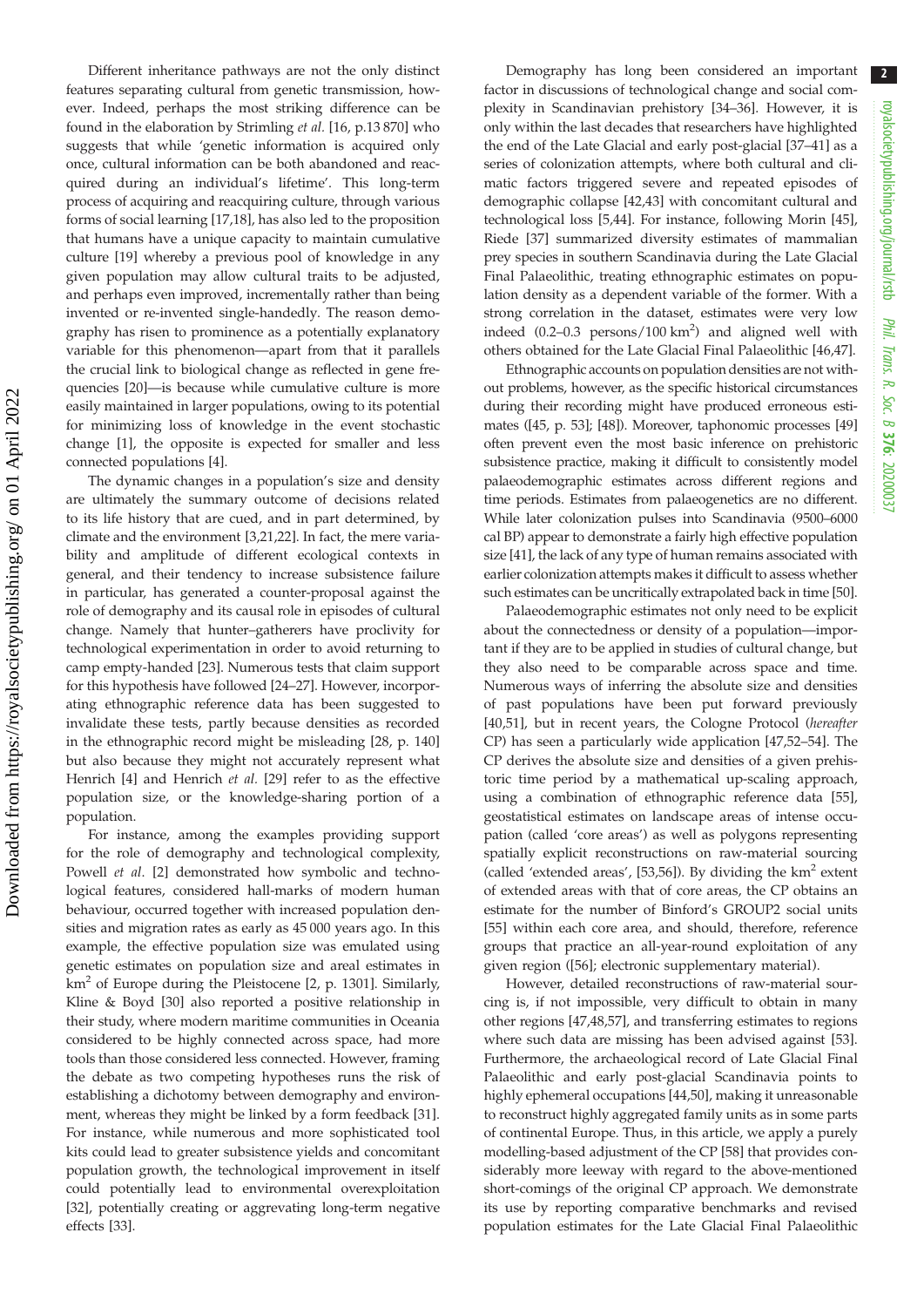(14 000–13 000 cal. BP) of southern Scandinavia, as well as novel demographic insights for the early Mesolithic (11 500– 10 000 cal. BP) of Holocene coastal Norway. Together, they form two very important case studies, seeing as both represent the northward migrations into environs previously uninhabited by humans at a time when dramatic and substantial climatic changes occured [\[59](#page-7-0)].

# 2. Material and methods

We use georeferenced site locations from previously published material [[47,60](#page-7-0)[,61\]](#page-8-0), where Late Glacial Final Palaeolithic sites ( $n =$ 197)—primarily on a typological basis—date to Greenland Interstadials 1d-b (ca 14 000–13 000 cal. BP), whereas early Holocene sites ( $n = 767$ ) are dated by a combination of either  ${}^{14}C$ , shoreline chronology and lithics typology to ca 11 500–10 000 cal. BP. We replicate the geostatistical component of interpolating and delineating 'core areas' using R-studio v. 3.1.4. [\[62\]](#page-8-0) using the script provided by Schmidt et al. [\[56\]](#page-7-0). Supporting data can be found in our electronic supplementary material [[63\]](#page-8-0). Core areas are delineated by plotting successive isolines on a continuous raster surface of interpolated settlement densities, using Euclidean distance measures of the socalled Largest Empty Circles [\[64\]](#page-8-0). Each isoline is converted into area-specific polygons, and the isoline deemed representative for core areas—also known as the 'optimally describing isoline' (ODI)—is identified by a maximum increase of space per equidistance of site densities. We also select a second peak in areal growth [\[58\]](#page-7-0), but, instead of referring to them as 'extended areas', we adopt the term 'home range' coined by Burt [[65,](#page-8-0) p. 351] as 'that area traversed by the individual in its normal activities of food gathering, mating and caring for young'.

To model the number of social units, we assume groups to take part in a fission-and-fusion cycle [[66,67](#page-8-0)]. Groups that map onto this kind of dynamic are best referenced by Binford's GROUP1 social units that disperse during parts of their settlement cycle [[55](#page-7-0)]. To derive the number of groups, we divide the median  $km<sup>2</sup>$  of home ranges with the  $km^2$  of the core areas (see table 1 for a summary). Population ranges are obtained by multiplying the number of groups with the maximum, 75th percentile, median, 25th percentile and the minimum estimates of group size from 16, primarily terrestrially oriented, ethnographic reference groups [[46,47\]](#page-7-0) that we hold constant across both case studies. While no osteological remains from early Holocene Norway can corroborate a fully marine economy, ample technological evidence suggest degrees of cultural inertia from the Late Glacial Final Palaeolithic to the early Holocene [\[68,69](#page-8-0)]. A marine economy is not evident until the late Preboreal [\[70\]](#page-8-0), but to control for possible taphonomic distortion during its earlier stage, we provide comparative estimates using nine marine oriented reference groups in our electronic supplementary material, figure S7. Both sets of reference groups are calculated using both GROUP2 and GROUP1 social units for comparison (electronic supplementary material, figure S8).

# 3. Results

Our palaeodemographic estimates, summarized in [table 2](#page-3-0), are based on an ODI for core areas and home ranges at a 13.5 and 20 km equidistance for the Late Glacial Final Palaeolithic of southern Scandinavia, and 8.5 and 12.5 km equidistance for early Holocene Norway. In southern Scandinavia, a median population size of 432 people is bracketed by 201 (minimum) and 662 (maximum). Core area population densities are low  $(0.02-0.05 \text{ people/km}^2)$ , but slightly higher across home ranges (0.09–0.28 people/km<sup>2</sup>). Lowest are metapopulation densities, hovering just above zero (0.002–0.006 people/km<sup>2</sup>). For early Holocene of Norway, a total median population size Table 1. Summary of demographic parameters obtained, and the formulas or mode for calculating them.

| protocol outputs                                | <b>abbreviations</b> | mode of calculation                                                 |  |  |  |
|-------------------------------------------------|----------------------|---------------------------------------------------------------------|--|--|--|
| core area in km <sup>2</sup>                    | Aca                  | ordinary kriging and first<br>peak ODI                              |  |  |  |
| median home range<br>in $km2$                   | Mhr                  | ordinary kriging and<br>second peak ODI                             |  |  |  |
| number of groups                                | Ng                   | Ahr/Aca                                                             |  |  |  |
| group size                                      | Gs                   | max, 75th percentile,<br>median, 25th percentile,<br>and min        |  |  |  |
| number of people                                | Np                   | max, 75th percentile,<br>median, 25th percentile,<br>and min $*$ Ng |  |  |  |
| density within core<br>areas                    | Dca                  | Np/Aca                                                              |  |  |  |
| density within home<br>ranges                   | Dhr                  | Np/Ahr                                                              |  |  |  |
| metapopulation<br>density                       | Dmp                  | Np/Atac                                                             |  |  |  |
| total area of<br>calculation in km <sup>2</sup> | Atac                 | polygons of modern<br>national borders                              |  |  |  |

of 1159 people are followed by 541 (minimum) and 1777 (maximum). Both population densities within core areas (0.03–0.10 people/km<sup>2</sup>) and home ranges (0.10-0.32 people/km<sup>2</sup>) are somewhat higher. However, much like in southern Scandinavia, these territories are floating in much wider landscapes of significantly lower metapopulation densities (0.004– 0.012 people/km<sup>2</sup>). A significant difference in the number of sites analysed in the two datasets, as well as the size of their demographic estimates is notable, and while it remains to be assessed if the former is a result of taphonomic distortion [[71,72\]](#page-8-0), the latter might very well be expected owing to improved climatic conditions of the Holocene [\[59](#page-7-0), p. 556].

There is also a possibility that we selected too small of an ODI for early Holocene core areas, thus allowing differences to have become too pronounced. However, besides representing the maximum increase of space as indicated by our geostatistical analysis, an 8.5 km ODI for core areasisin fairly good agreement with foraging radii documented among coastal communities on the Northwest coast of America [[73\]](#page-8-0). Moreover, most sites from early Holocene Norway point to a consistent pattern of being in close proximity to areas of high marine productivity and high degrees of mammalian diversity [\[74](#page-8-0)]. Thus, reduced foraging radii and larger populations, as a result of higher foraging returns per unit of time travelled may have been possible ([\[56\]](#page-7-0); electronic supplementary material).

# 4. Discussion

#### (a) The Late Glacial: growth, stasis or thinning out While some have suggested the Late Glacial to have been a period of population growth [[51\]](#page-7-0), others have suggested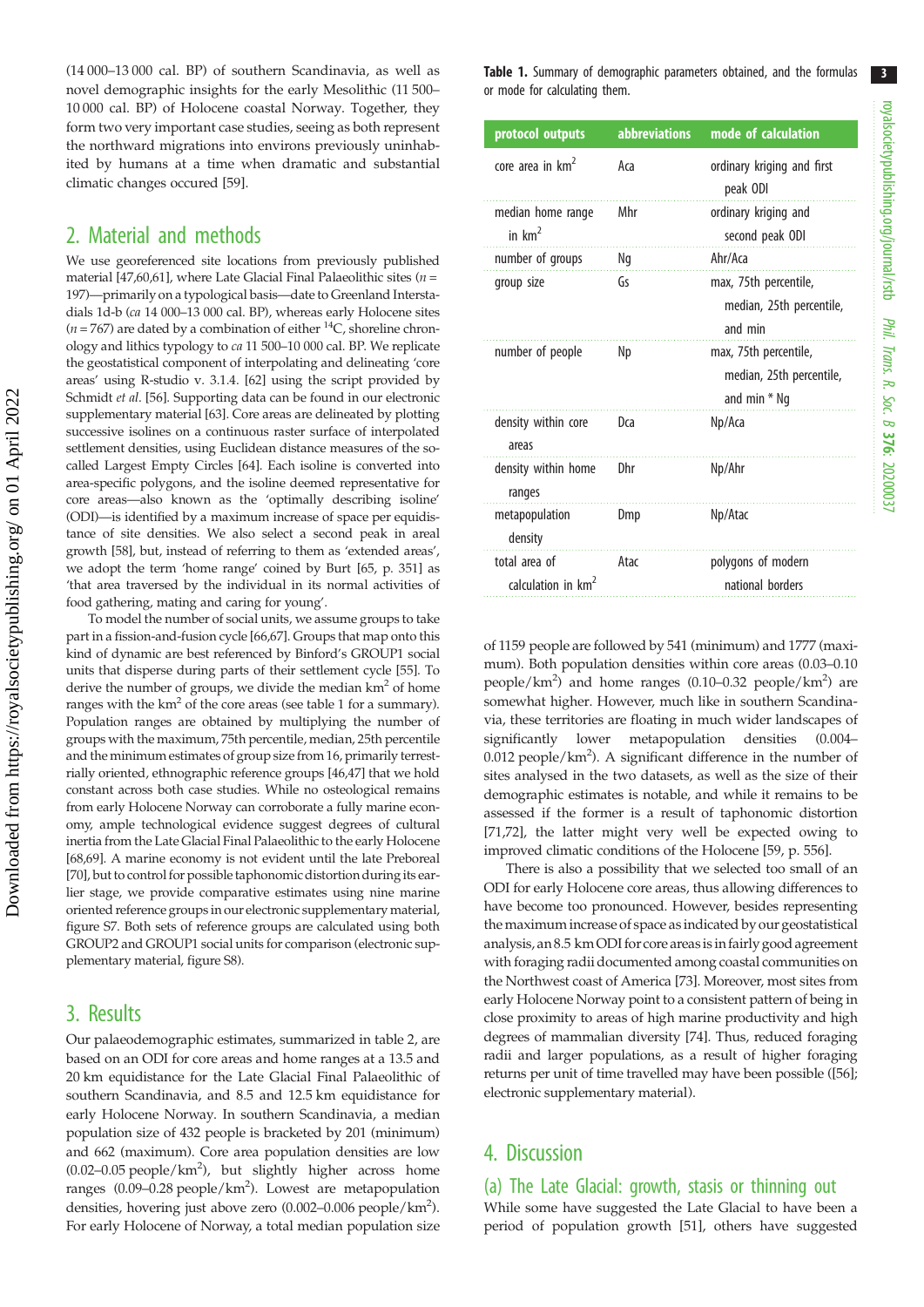<span id="page-3-0"></span>Table 2. Main results for southern Scandinavia and Norway (italics). (Mhr (median home range in km<sup>2</sup>), Tca (total km<sup>2</sup> of core areas per region), Ng (number of GROUP1 social units), R (range), Gs (size of GROUP1 social units), Np (total number of people), Dca (population density within core areas), Dhr (population density within home ranges), Atac (km<sup>2</sup> of total area of calculation), Dmp (metapopulation density). DK (Denmark), S Swe (southernmost Sweden), S Scand (southern Scandinavia), SE, N, C and SW Nor (southeastern, northern, central and southwestern Norway).)

|       | region        | <b>Mhr</b> | <b>Tca</b> | <b>Ng</b>      | ${\bf R}$      | Gs             | <b>Np</b> | <b>Dca</b> | <b>Dhr</b> | Atac    | <b>Dmp</b> |
|-------|---------------|------------|------------|----------------|----------------|----------------|-----------|------------|------------|---------|------------|
|       |               |            |            |                | max            | 23             | 368       | 0.03       | 0.16       |         | 0.003      |
|       |               |            |            |                | Q3             | 18             | 286       | 0.02       | 0.12       |         | 0.002      |
|       | DK            | 2369       | 12 244     | 16             | median         | 15             | 240       | 0.02       | 0.10       | 54 49 6 | 0.002      |
|       |               |            |            |                | Q1             | 13             | 208       | 0.02       | 0.09       |         | 0.002      |
|       |               |            |            |                | min            | 7              | 112       | 0.01       | 0.05       |         | 0.001      |
|       |               |            |            |                | max            | 23             | 299       | 0.25       | 0.12       |         | 0.002      |
|       |               |            |            |                | Q <sub>3</sub> | 18             | 232       | 0.19       | 0.10       |         | 0.002      |
|       | S Swe         | 2369       | 1178       | 13             | median         | 15             | 195       | 0.16       | 0.08       | 54 496  | 0.002      |
|       |               |            |            |                | 01             | 13             | 169       | 0.14       | 0.07       |         | 0.001      |
|       |               |            |            |                | min            | $\overline{7}$ | 91        | 0.08       | 0.04       |         | 0.001      |
|       |               |            |            |                | max            | 23             | 667       | 0.05       | 0.28       |         | 0.006      |
|       |               |            |            |                | Q3             | 18             | 518       | 0.04       | 0.22       |         | 0.004      |
| total | S Scand       | 2369       | 13 422     | 29             | median         | 15             | 435       | 0.03       | 0.18       | 54 496  | 0.004      |
|       |               |            |            |                | Q1             | 13             | 377       | 0.03       | 0.16       |         | 0.003      |
|       |               |            |            |                | min            | $\overline{7}$ | 203       | 0.02       | 0.09       |         | 0.002      |
|       | region        | <b>Ahr</b> | <b>Tca</b> | <b>Ng</b>      | ${\bf R}$      | Gs             | <b>Np</b> | <b>Dca</b> | <b>Dhr</b> | Atac    | <b>Dmp</b> |
|       |               |            |            |                | max            | 23             | 153       | 0.07       | 0.15       |         | 0.001      |
|       |               |            |            |                | Q3             | 19             | 126       | 0.06       | 0.13       |         | 0.001      |
|       | SE Nor        | 990        | 2261       | $\overline{7}$ | median         | 15             | 100       | 0.04       | 0.10       | 146 624 | 0.001      |
|       |               |            |            |                | 01             | 13             | 87        | 0.04       | 0.09       |         | 0.001      |
|       |               |            |            |                | Min            | 7              | 47        | 0.02       | 0.05       |         | 0.000      |
|       |               |            |            |                | max            | 23             | 459       | 0.08       | 1.87       |         | 0.003      |
|       |               |            |            |                | Q3             | 19             | 379       | 0.07       | 1.54       |         | 0.003      |
|       | N Nor         | 246        | 5721       | 20             | median         | 15             | 299       | 0.05       | 1.22       | 146 624 | 0.002      |
|       |               |            |            |                | Q1             | 13             | 259       | 0.05       | 1.05       |         | 0.002      |
|       |               |            |            |                | min            | $\overline{7}$ | 140       | 0.02       | 0.57       |         | 0.001      |
|       |               |            |            |                | max            | 23             | 331       | $0.06$     | 0.16       |         | 0.002      |
|       |               |            |            |                | Q3             | 19             | 274       | 0.05       | 0.13       |         | 0.002      |
|       | $C$ Nor       | 2128       | 5153       | 14             | median         | 15             | 216       | 0.04       | 0.10       | 146 624 | 0.001      |
|       |               |            |            |                | 01             | 13             | 187       | 0.04       | 0.09       |         | 0.001      |
|       |               |            |            |                | min            | $\overline{7}$ | 101       | 0.02       | 0.05       |         | 0.001      |
|       |               |            |            |                | max            | 23             | 834       | 0.20       | 0.39       |         | 0.006      |
|       |               |            |            |                | Q3             | 19             | 689       | 0.16       | 0.32       |         | 0.005      |
|       | SW Nor        | 2128       | 4261       | $36\,$         | median         | 15             | 544       | 0.13       | 0.26       | 146 624 | 0.004      |
|       |               |            |            |                | Q1             | 13             | 471       | 0.11       | 0.22       |         | 0.003      |
|       |               |            |            |                | min            | $\overline{7}$ | 254       | $0.06$     | 0.12       |         | 0.002      |
|       | <b>Region</b> | <b>Ahr</b> | <b>Tca</b> | <b>Ng</b>      | ${\sf R}$      | Gs             | <b>Np</b> | <b>Dca</b> | <b>Dhr</b> | Atac    | <b>Dmp</b> |
|       |               |            |            |                | max            | 23             | 1777      | 0.10       | 0.32       |         | 0.012      |
|       |               |            |            |                | Q3             | 19             | 1468      | 0.08       | 0.27       |         | 0.010      |
| total | Norway        | 5492       | 17 39 6    | 77             | median         | 15             | 1159      | 0.07       | 0.21       | 146 624 | 0.008      |
|       |               |            |            |                | Q1             | 13             | 1004      | 0.06       | 0.18       |         | 0.007      |
|       |               |            |            |                | min            | $\overline{7}$ | 541       | 0.03       | 0.10       |         | 0.004      |

4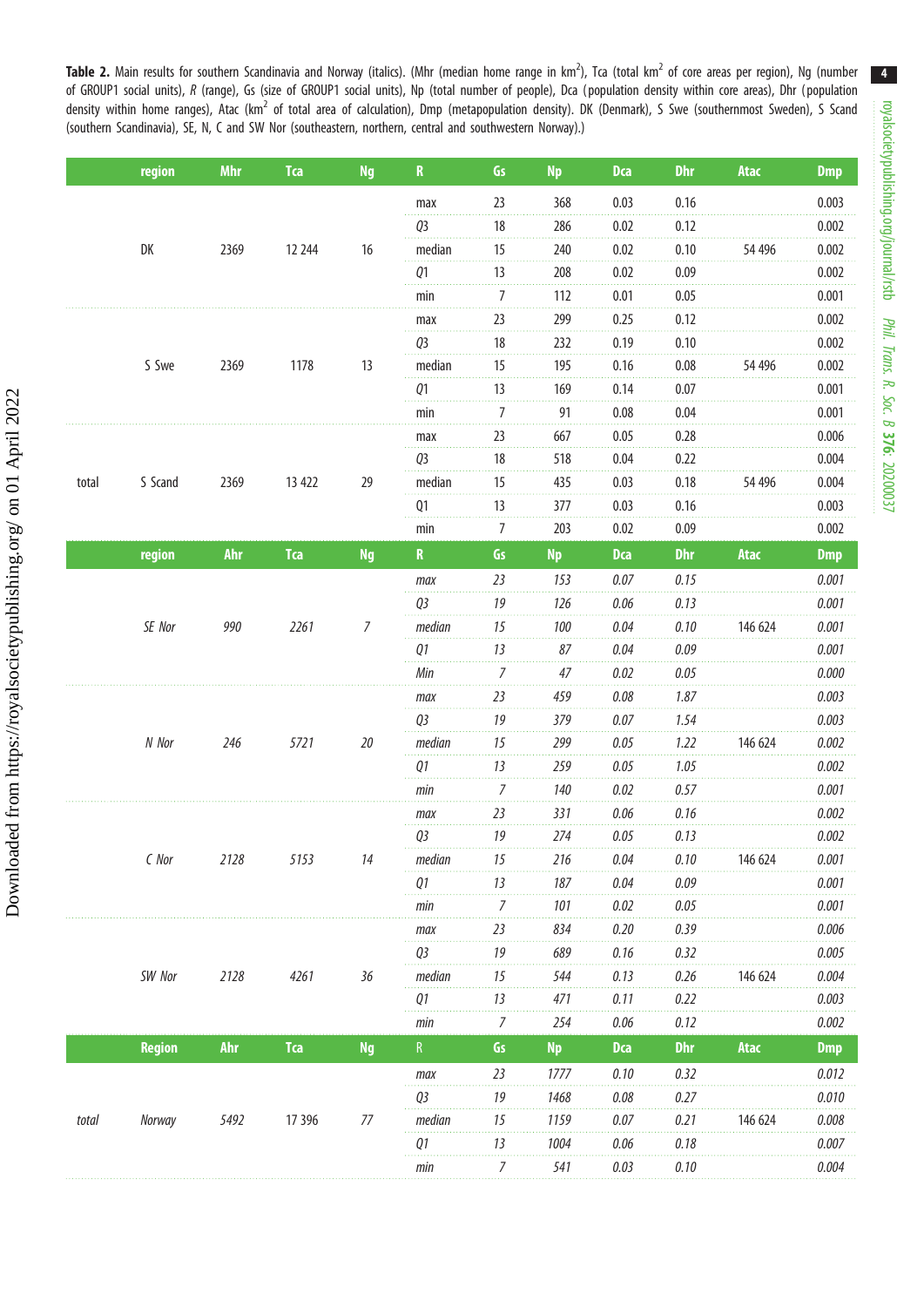it to have been a period of relative population stability [\[75](#page-8-0)]. Continental-scale stability does not, however, preclude regional fluctuation. Kretschmer [[46\]](#page-7-0), for instance, calculated population levels and densities for the Late Pleistocene Hamburgian culture of Northern Europe that would have been at or below demographic viability, perhaps owing to a mobility-demanding subsistence strategy of reindeer hunting on an all-year-round basis [[76,](#page-8-0) p. 133]. While these initial colonization attempts ultimately appear to have been demographically futile [\[42](#page-7-0)], our estimates demonstrate that the later migration pulse reflects a slight population growth. However, despite climatic improvements [\[44](#page-7-0), p. 84] and the availability of markedly more diverse prey species in southern Scandinavia [[37,](#page-7-0) p. 314], population estimates are still comparatively low, lending further support to previous modelling efforts [[37\]](#page-7-0), as well as reconstructions based on domestic group size derived from onsite data [[77,](#page-8-0) p. 323]

Owing to the spatial explicitness of the CP, we can also address demographic estimates on a more local scale. For instance, although southernmost Sweden (Scania) potentially constituted a range contraction for Late Glacial populations (89–293 people), seeing as mainland Denmark holds the largest regional population size (112–369 people), the core area around lake Finja in northern Scania ([figure 1](#page-5-0), upper panel) constituted the largest median core area population size (154 people), even if only two out of four site locations in this area represent excavated sites. However, topographical conditions at the lake may have allowed for potential mass drives where flocks of reindeer could have been hunted in large numbers [\[92](#page-8-0)]. This would meet the expectation that, once resources become more predictable, they may potentially reduce the areal requirement of a group's territory, supporting in turn a larger population ([[56\]](#page-7-0); electronic supplementary material).

Sparse numbers of excavated sites remain a common problem for the Late Glacial Final Palaeolithic. A majority of excavated sites are concentrated in southeastern Denmark, where both core areas and home ranges are largest and with the smallest populations ([figure 1](#page-5-0)). Based on analyses of soil composition, Mortensen et al. [\[93](#page-8-0), p. 203] conclude that a landscape of mostly birch woods would have allowed for diverse resource exploitation in the region. Interestingly, our geostatistical estimates appear to contradict this view. With such low population densities across core areas (0.02–0.05) and home ranges (0.09–0.28), the only option available to maintain any degree of viable bio-social reproduction would have been to increasingly rely on residential mobility strategies [\[94](#page-8-0)]. Accordingly, we would instead expect repeated and perhaps long-distance relocations of residential camps to have been a common strategy contributing, in turn, to the low population figures estimated for this region.

It is of course difficult to say at what exact population levels such mobility strategies would have been implemented. For instance, in a model of forager viability by White [[95,](#page-8-0) p. 17] 'as few as 75 persons would have a good chance of long term survival', although Boone [[96\]](#page-8-0) also points at inherent instabilities of forager populations even in the absence of environmental forcing factors. Population crashes and local extinctions of forager populations are known both from ethnographic and ethno-historic records (see [\[97](#page-8-0)–[100](#page-8-0)]), and once an already small population starts to decline in size, it could fall victim to a so-called extinction vortex where 'processes such as environmental stochasticity, inbreeding, and behavioural failures' [\[101](#page-8-0), p. 51] lead to population extinctions. Apart from the biosocial collapse that this would entail, repeated and severe collapses are also suggested to result in significant negative consequences for a population's ability to maintain any degree of cumulative culture [[102](#page-8-0)]. Therefore, we consider such low levels in both population size and density as important components that helped structure an archaeological record that currently testifies to a highly limited duration of the respective technocomplexes associated with this region and time period (ca 14 000 to 13 000 cal. BP), as indicated by the relatively sparse radiocarbon record and only minor changes in the material culture [\[42](#page-7-0)[,103\]](#page-8-0).

#### (b) Early Holocene Norway

Unambiguous traces of human occupation along coastal Norway do not appear until after the onset of the early Holocene [\[104,105\]](#page-9-0) and especially after the receding fennoscandian ice-sheets facilitated safe passage across the Oslo fjord [[106\]](#page-9-0) from the Swedish west coast, where numerous and slightly older coastal locations are known [[107](#page-9-0)–[109\]](#page-9-0). Relative estimates from summed probability distributions of  ${}^{14}C$ -dates from northern Norway [[110](#page-9-0)], as well as multiproxy reconstructions for southeastern Norway [\[111](#page-9-0)], provide the only comparative baseline for our estimates. However, as relative estimates cannot be translated into absolute number of people, our interpretations and comparisons will only be in the most tentative form. Somewhat counterintuitively, the region around the Oslo fjord ([figure 1,](#page-5-0) bottom panel)—the region closest to the presumed source population in Sweden—would have been home to the smallest population for our entire study area (47–153 people), followed by the second largest population (140–459 people) in northern Norway. At its maximum population size, populations in southeastern Norway end up just above a so-called viability threshold [\[112\]](#page-9-0), whereas conditions would have been more stable in the northern parts.

Lack of <sup>14</sup>C-dates from southeastern Norway could potentially lend support to our estimates; however, Solheim & Persson [\[111\]](#page-9-0) caution that a complete absence of  $^{14}$ C-dates might result from either taphonomic distortion, cultural practices that left little or no carbonized remains, or survey intensity, seeing as 10% of their sample represent sites dated to the early Mesolithic by other means. We have not compared our sample to that of Solheim & Persson [\[111\]](#page-9-0), and thus, it is not clear if our demographic estimates from this region are simply skewed towards low population figures as a result of sample size. However, Jørgensen [[110\]](#page-9-0), with reference to pit dwellings excavated in northern Norway [[113\]](#page-9-0), suggest that early Mesolithic activity might be under-represented. Nonetheless, the demographic activity, although comparatively low to later time periods, appears to have endured only minor fluctuations in northern Norway. Perhaps such stability, combined with the beneficial effects that mixing ocean currents would have on local climatic conditions [\[110](#page-9-0)], helped increase the minimum–maximum range in population size as suggested in our estimates.

Potential episodes of stability might have been a common feature in this period. For instance, in central Norway, and apart from representing the third largest population (101–331 people), accumulation of sites appear stable over time [[114\]](#page-9-0). More importantly, and in contrast with our earlier Late Glacial case study where extreme events might have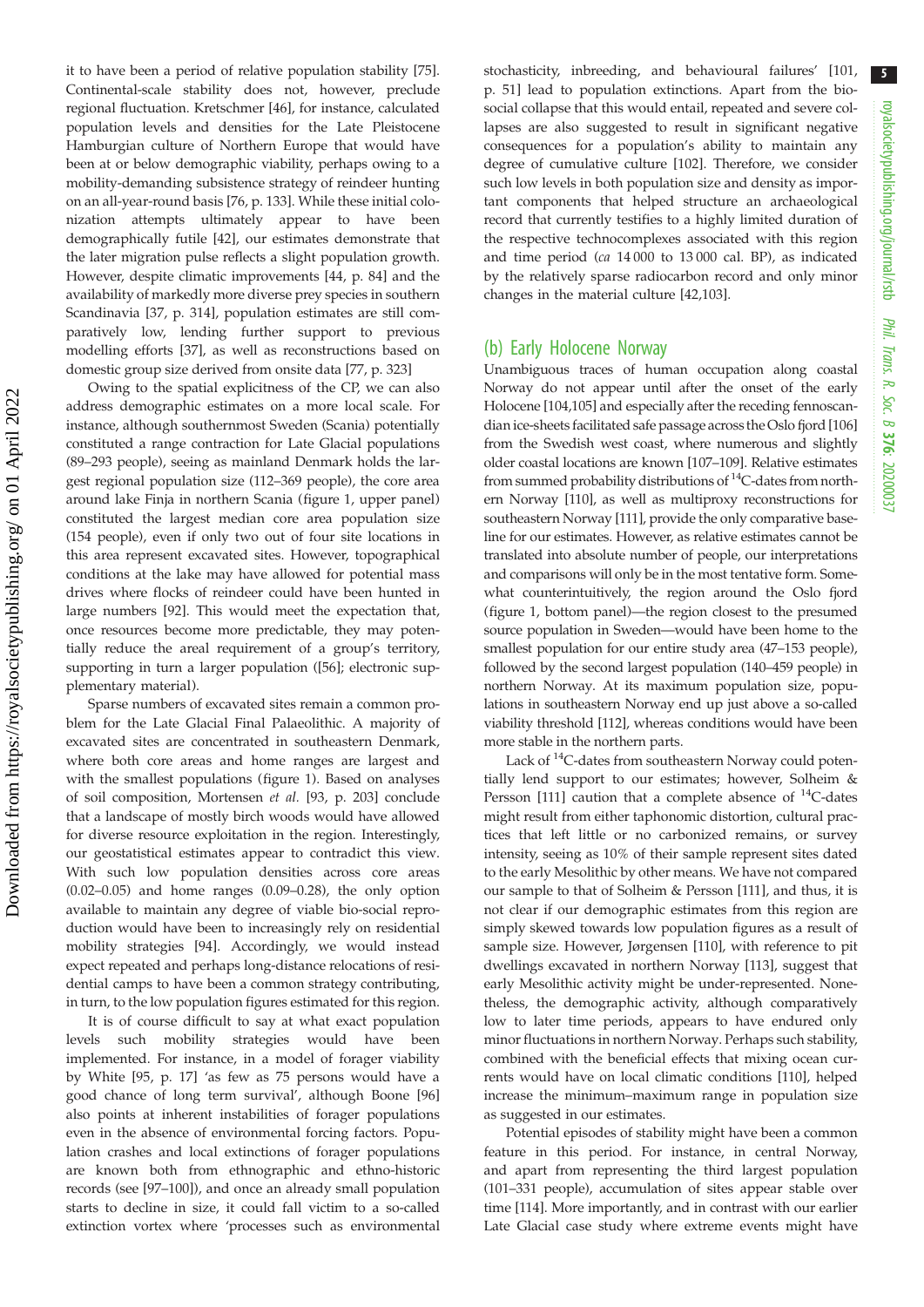<span id="page-5-0"></span>

Figure 1. Distribution maps of site locations, core areas and home ranges, from southern Scandinavia during the Late Glacial Final Palaeolithic (top panel) and southeastern (a), central (b), southwestern (c) and northern Norway (d) during the early Holocene (bottom panel). Palaeogeographic maps were compiled by ZBSA after [\[78](#page-8-0)–[91](#page-8-0)]. See the electronic supplementary material for a full literature list. Projection: UTM32N; EPSG: 25832.

had negative downstream effects on the cultural repertoire [\[5\]](#page-6-0), there appears to have been no notable and negative effect on the technological composition for populations living in central Norway as a result of the Preboreal climatic event (9300–9200 BC), which seems to have lowered air and sea temperatures, re-expanded glaciers, thinned out of vegetational communities as well as prolonged seasonal ice-cover of nearby water bodies [[74\]](#page-8-0).

Although the following elaboration would require further testing, perhaps a flexible settlement strategy [[60\]](#page-7-0) could have helped to stimulate higher degrees of intergroup contact across home ranges, which for all coastal regions are among the densest in our model  $(0.10-0.32 \text{ people/km}^2)$  as opposed to potentially lower rates of intragroup contact within core areas  $(0.03-0.10$  people/ $km^2$ ).

A predominantly coastal-oriented colonization of Norway finds support in our estimates so far, even if southwestern Norway provides a slight contrast. Most core areas are located at the outer archipelago (figure 1, bottom panel), occasionally along narrow straits where tidal currents generate conditions for high marine productivity [[115\]](#page-9-0). However, two core areas are situated in the alpine areas to the southeast (figure 1, bottom panel). Located at less than or equal to 760 m above sea level, Bang-Andersen [[116,](#page-9-0) p.112] interprets most sites in this region as seasonal camps, perhaps for specialized reindeer hunting. Nonetheless, southwestern Norway provide neither previous, nor chronologically overlapping, estimates for the early Mesolithic, thus we can assign little credibility to figures suggesting it to have held the largest population across the entire Norwegian coast (254–834 people). Future work is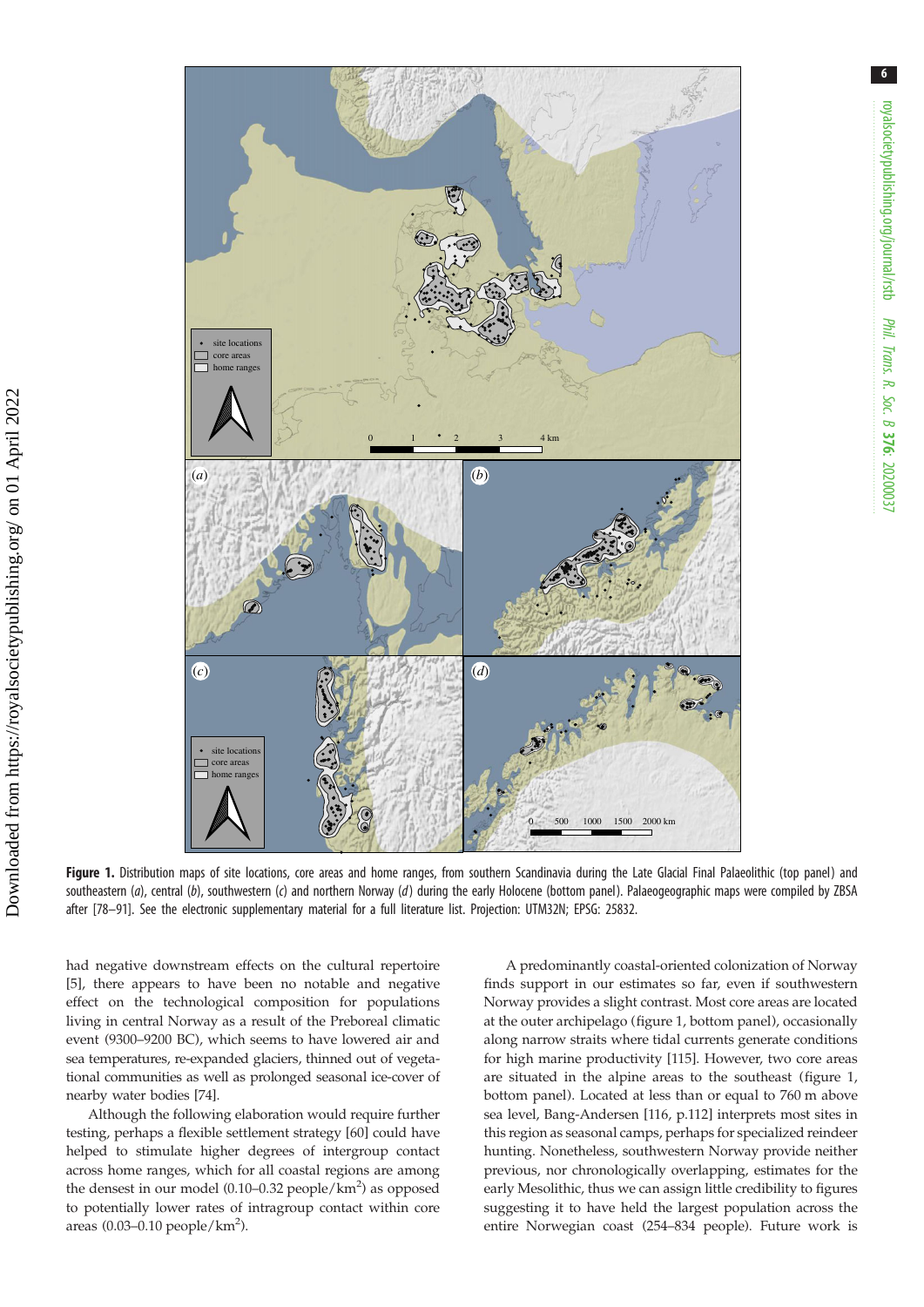7

<span id="page-6-0"></span>obviously needed and should preferably juxtapose our estimates with independent and additional proxies that relate to population size [[117\]](#page-9-0).

By combining ethnographic reference data and artefact distributions, Olsen & Alsaker [[118\]](#page-9-0) estimated a maximum population size of 558, and a minimum of 114 people, with a minimum population density of 55 people/km<sup>2</sup> and a maximum of  $270$  people/km<sup>2</sup> for the middle Mesolithic to Neolithic interval. Judging by our estimates, which are higher, this could suggest the presence of a potential inclination point towards population stasis at the end of the early Mesolithic.

The Storegga tsunami [\[119](#page-9-0)] could naturally have acted as a potential density-independent regulator [[120,](#page-9-0) p. 3] for later time periods; however, our comparative estimates using more marine-oriented reference groups (electronic supplementary material, figure S7) also indicate that, aside from very high levels in northern Norway, a fully marine-based economy would have had a limited effect on the population size at the end of the Preboreal [\[70](#page-8-0)].

#### 5. Conclusion

The causal role of demography in the cultural evolutionary process is debated intensely [[121](#page-9-0)]. Various archaeological proxies can shed light on past demography, but such estimates must address both density and connectedness in order to be compatible with the foundational model of Henrich [4]. The CP has seen particularly wide application recently in providing such estimates, but requires, in its original formulation, raw material sourcing information across the entire study area in question. Such data are sparse, however, in many parts of the world, setting a barrier for further applications of the protocol. We have picked up on previous improvements to the protocol [\[58](#page-7-0)], yet our methodological contribution is modest at best. Using two important case studies of Scandinavian prehistory, we demonstrate the utility of the modified protocol outlined here by providing comparative benchmarks from the Late Glacial Final Palaeolithic, while breaking new ground with novel estimates from the early Holocene of coastal Norway. We demonstrate again that population size and densities remained fairly low throughout the Late Glacial, and well into the early Holocene. We suggest that such low population densities have played a significant role in shaping what may have been episodes of cultural loss, as well as potentially longer periods of only relatively minor degrees of cultural change. Future work should cross-check our estimates with other potential proxies that might relate to absolute estimates of both population size and density.

Data accessibility. Original data and results for the study can be found at [https://github.com/VicluUiB/Demographic-estimates-from-the-](https://github.com/VicluUiB/Demographic-estimates-from-the-Palaeolithic-Mesolithic-boundary_PhilTransB2020)[Palaeolithic-Mesolithic-boundary\\_PhilTransB2020.](https://github.com/VicluUiB/Demographic-estimates-from-the-Palaeolithic-Mesolithic-boundary_PhilTransB2020) The R-markdown for performing the geostatistical component of the protocol is accessed at<https://github.com/C-C-A-A/CologneProtocol-R>. More information is available in the electronic supplementary material.

Authors' contributions. V.L.: study design, data collection, analysis, table and figure production and manuscript writing and editing. R.P.: method development, manuscript editing, figure production. F.R.: manuscript and figure editing.

Competing interests. We declare we have no competing interests.

Funding. F.R. gratefully acknowledges funding from the Independent Research Fund Denmark (grant no. 6107-00059B) and from the European Research Council (ERC) under the European Union's Horizon 2020 research and innovation programme (grant agreement no. 817564). This work also acknowledges a generous visiting researcher grant funded by the Aarhus University Research Foundation.

Acknowledgements. We offer our sincerest gratitude to the editorial members of the Royal Society for inviting us to be part of this special issue, as well as for their patience that, together with critical comments of two anonymous reviewers, helped greatly improve this manuscript. This work also benefitted from V.L. having generously been invited to take part in two workshops at the university of Cologne in Germany in 2019, where many insights were gained from in-depth discussions with Isabell Schmidt, Birgit Gehlen, Andreas Maier, Karl Peter Wendt, Oliver Vogels, Georg Roth and Manuel Broich. We also acknowledge helpful guidance from Heidi Mjelva Breivik on the archaeological record of Norway, and comments on an earlier draft from Prof. Knut Andreas Bergsvik.

## **References**

- 1. Shennan S. 2001 Demography and cultural innovation: a model and its implications for the emergence of modern human culture. Camb. Archaeol. J. 11, 5–16. [\(doi:10.1017/S095977 4301000014\)](http://dx.doi.org/10.1017/S0959774301000014)
- 2. Powell A, Shennan S, Thomas M. 2009 Late Pleistocene demography and the appearance of modern human behavior. Science 324, 1298–1301. [\(doi:10.1126/science.1170165\)](http://dx.doi.org/10.1126/science.1170165)
- 3. Kavanagh P, Vilela B, Haynie H, Tuff T, Lima-Ribeiro M, Gray R, Botero C, Gavin M. 2018 Hindcasting global population densities reveals forces enabling the origin of agriculture. Nat. Hum. Behav. 2, 478–484. ([doi:10.1038/s41562-](http://dx.doi.org/10.1038/s41562-018-0358-8) [018-0358-8\)](http://dx.doi.org/10.1038/s41562-018-0358-8)
- 4. Henrich J. 2004 Demography and cultural evolution: how adaptive cultural processes can produce maladaptive losses—the Tasmanian case. Am. Antiq. 69, 197–214. ([doi:10.2307/4128416\)](http://dx.doi.org/10.2307/4128416)
- 5. Riede F. 2009 The loss and re-introduction of bowand-arrow technology: a case study from the

Northern European Late Paleolithic. Lithic Technol. 34, 27–45. [\(doi:10.1080/01977261.2009.11721072](http://dx.doi.org/10.1080/01977261.2009.11721072))

- 6. Chamberlain A. 2009 Archaeological demography. Hum. Biol. 81, 275–286. [\(doi:10.3378/027.081.0309\)](http://dx.doi.org/10.3378/027.081.0309)
- 7. Malthus TR. 2003 An essay on the principle of population: text, sources and backaround, criticism, 2nd edn. New York, NY: W. W. Norton.
- 8. Boserup E. 1965 The conditions of agricultural growth: the economics of agrarian change under population pressure. New York, NY: Aldine.
- 9. Darwin C. 1968 [1902] The autobiography of Charles Darwin (ed. F Darwin). New York, NY: Dover.
- 10. Cavalli-Sforza L, Feldman M. 1981 Cultural transmission and evolution. Princeton, NJ: Princeton University Press.
- 11. Shennan S. 2011 Descent with modification and the archaeological record. Phil. Trans. R. Soc. B 366, 1070–1079. [\(doi:10.1098/rstb.2010.0380\)](http://dx.doi.org/10.1098/rstb.2010.0380)
- 12. Tehrani J, Riede F. 2008 Towards an archaeology of pedagogy: learning, teaching and the

generation of material culture traditions. World Archaeol. 40, 316–331. ([doi:10.1080/](http://dx.doi.org/10.1080/00438240802261267) [00438240802261267](http://dx.doi.org/10.1080/00438240802261267))

- 13. Apel J, Darmark K. 2009 Evolution and material culture. Curr. Swedish Archaeol. 17, 11-28.
- 14. Eerkens J, Lipo C. 2005 Cultural transmission, copying errors, and the generation of variation in material culture and the archaeological record. J. Anthropol. Archaeol. 24, 316–334. ([doi:10.1016/j.](http://dx.doi.org/10.1016/j.jaa.2005.08.001) [jaa.2005.08.001](http://dx.doi.org/10.1016/j.jaa.2005.08.001))
- 15. Lyman R, O'Brien M. 1998 The goals of evolutionary archaeology: history and explanation. Curr. Anthropol. 39, 615–652. ([doi:10.1086/204786](http://dx.doi.org/10.1086/204786))
- 16. Strimling P, Enquist M, Eriksson K. 2009 Repeated learning makes cultural evolution unique. Proc. Natl Acad. Sci. USA 106, 13 870–13 874. ([doi:10.1073/](http://dx.doi.org/10.1073/pnas.0903180106) [pnas.0903180106\)](http://dx.doi.org/10.1073/pnas.0903180106)
- 17. Boyd R, Richerson PJ. 1985 Culture and the evolutionary process. Chicago, IL: University of Chicago Press.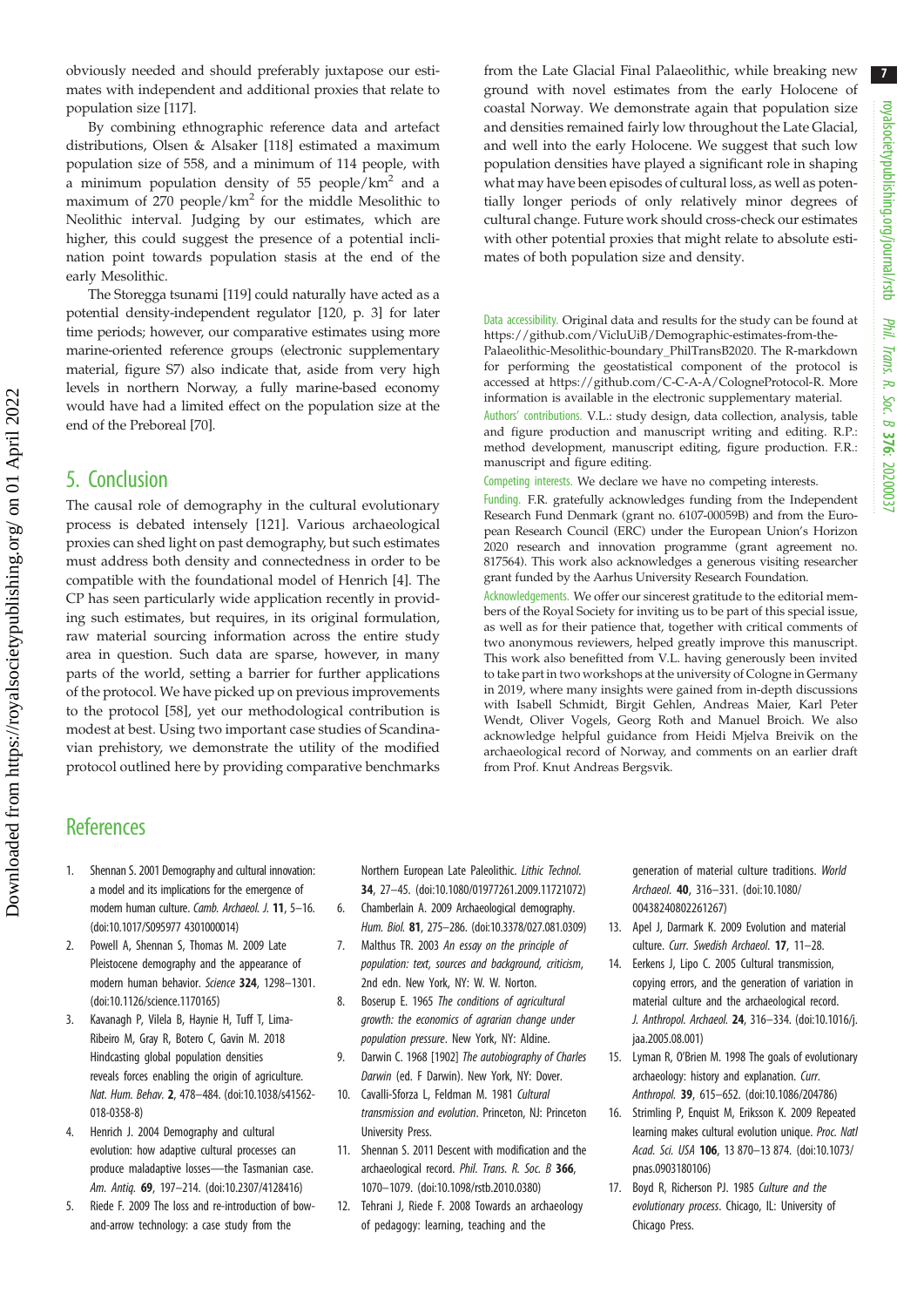- <span id="page-7-0"></span>18. Richerson P, Boyd R. 2005 The origin and evolution of cultures. Oxford, UK: Oxford University Press.
- 19. Mesoudi A, Thornton A. 2018 What is cumulative cultural evolution? Proc. R. Soc. B 285, 20180712. [\(doi:10.1098/rspb.2018.0712](http://dx.doi.org/10.1098/rspb.2018.0712))
- 20. Metcalf CJE, Pavard S. 2007 Why evolutionary biologists should be demographers. Trends Ecol. Evol. 22, 205–212. ([doi:10.1016/j.tree.2006.12.001\)](http://dx.doi.org/10.1016/j.tree.2006.12.001)
- 21. Codding B, Jones T. 2013 Environmental productivity predicts migration, demographic, and linguistic patterns in prehistoric California. Proc. Natl Acad. Sci. USA 110, 14 569–14 573. ([doi:10.1073/](http://dx.doi.org/10.1073/pnas.1302008110) [pnas.1302008110](http://dx.doi.org/10.1073/pnas.1302008110))
- 22. Tremayne A, Winterhalder B. 2017 Large mammal biomass predicts the changing distribution of hunter-gatherer settlements in mid-late Holocene Alaska. J. Anthropol. Archaeol. 45, 81–97. [\(doi:10.](http://dx.doi.org/10.1016/j.jaa.2016.11.006) [1016/j.jaa.2016.11.006\)](http://dx.doi.org/10.1016/j.jaa.2016.11.006)
- 23. Torrence R. 1989 Re-tooling: towards a behavioural theory of stone tools. In Time, energy and stone tools (ed. R Torrence), pp. 57–66. Cambridge, UK: Cambridge University Press.
- 24. Collard M, Kemery M, Banks S. 2005 Causes of toolkit variation among hunter-gatherers: a test of four competing hypotheses. J. Can. Archaeol. 29, 1–19.
- 25. Collard M, Buchanan B, O'Brien M, Scholnick J. 2013 Risk, mobility or population size? Drivers of technological richness among contact-period western North American hunter–gatherers. Phil. Trans. R. Soc. B 368, 20120412. [\(doi:10.1098/rstb.](http://dx.doi.org/10.1098/rstb.2012.0412) [2012.0412\)](http://dx.doi.org/10.1098/rstb.2012.0412)
- 26. Collard M, Buchanan B, O'Brien M. 2013 Population size as an explanation for patterns in the Paleolithic archaeological record. Curr. Anthropol. 54, S388–S396. [\(doi:10.1086/673881\)](http://dx.doi.org/10.1086/673881)

Downloaded from https://royalsocietypublishing.org/ on 01 April 2022

Downloaded from https://royalsocietypublishing.org/ on 01 April 2022

- 27. Buchanan B, O'Brien M, Collard M. 2015 Drivers of technological richness in prehistoric Texas: an archaeological test of the population size and environmental risk hypotheses. Archaeol. Anthropol. Sci. 8, 625–634. [\(doi:10.1007/s12520-](http://dx.doi.org/10.1007/s12520-015-0245-4) [015-0245-4\)](http://dx.doi.org/10.1007/s12520-015-0245-4)
- 28. Boyd R, Richerson PJ, Henrich J. 2013 The cultural evolution of technology: facts and theories. In Cultural evolution in society, technology, language and religion (eds PJ Richerson, M Christiansen), pp. 119–142. Strunmann forum reports 12. Cambridge, MA: The MIT Press.
- 29. Henrich J, Boyd R, Derex M, Kline M, Mesoudi A, Muthukrishna M, Powell A, Shennan S, Thomas M. 2016 Understanding cumulative cultural evolution. Proc. Natl Acad. Sci. USA 113, E6724–E6725. [\(doi:10.1073/pnas.1610005113](http://dx.doi.org/10.1073/pnas.1610005113))
- 30. Kline M, Boyd R. 2010 Population size predicts technological complexity in Oceania. Proc. R. Soc. B 277, 2559–2564. [\(doi:10.1098/rspb.2010.0452](http://dx.doi.org/10.1098/rspb.2010.0452))
- 31. Shennan S. 2015 Demography and cultural evolution. In Emerging trends in the social and behavioral sciences: an interdisciplinary, searchable, and linkable resource (eds RA Scott, SM Kosslyn), pp. 1–14. New York, NY: Sage Publications.
- 32. Richerson P, Boyd R, Bettinger R. 2009 Cultural innovations and demographic change. Hum. Biol. 81, 211–235. ([doi:10.3378/027.081.0306\)](http://dx.doi.org/10.3378/027.081.0306)
- 33. Ghirlanda S, Enquist M, Perc M. 2010 Sustainability of culture-driven population dynamics. Theor. Popul. Biol. 77, 181–188. [\(10.1016/j.tpb.2010.](http://dx.doi.org/10.1016/j.tpb.2010.01.004) [01.004](http://dx.doi.org/10.1016/j.tpb.2010.01.004))
- 34. Petersen EB, Meiklejohn C. 2007 Historical context of the term 'complexity'. Acta Archaeol. 78, 181–192. ([doi:10.1111/j.1600-0390.2007.00105.x](http://dx.doi.org/10.1111/j.1600-0390.2007.00105.x))
- 35. Welinder S. 1979 Prehistoric demography, Acta archaeologica Lundensia. Series tertia in 8° minore: LiberLäromedel/Gleerup: Habelt, Lund: Bonn.
- 36. Price TD. 1999 Human population in Europe during the Mesolithic. In Den Bogen spannen: Festschrift fur Bernhard Gramsch (eds E Cziesla, T Kersting, S Pratsch), pp. 185–195. Weissbach, Germany: Beier & Beran.
- 37. Riede F. 2009 Climate and demography in early prehistory: using calibrated  $14C$  dates as population proxies. Hum. Biol. 81, 309–337. ([doi:10.3378/027.](http://dx.doi.org/10.3378/027.081.0311) [081.0311](http://dx.doi.org/10.3378/027.081.0311))
- 38. Riede F et al. 2009 Tracking Mesolithic demography in time and space and its implications for explanations of culture change. In Chronology and evolution in the Mesolithic of N(W) Europe (eds P Crombé, M Van Strydonck, J Sergant), pp. 181–199. Newcastle, UK: Cambridge Scholars.
- 39. Apel J, Wallin P, Storå J, Possnert G. 2018 Early Holocene human population events on the island of Gotland in the Baltic Sea (9200–3800 cal. BP). Quat. Int. 465, 276–286. ([doi:10.1016/j.quaint.](http://dx.doi.org/10.1016/j.quaint.2017.03.044) [2017.03.044\)](http://dx.doi.org/10.1016/j.quaint.2017.03.044)
- 40. Tallavaara M, Luoto M, Korhonen N, Järvinen H, Seppä H. 2015 Human population dynamics in Europe over the Last Glacial Maximum. Proc. Natl Acad. Sci. USA 112, 8232–8237. ([doi:10.1073/pnas.](http://dx.doi.org/10.1073/pnas.1503784112) [1503784112\)](http://dx.doi.org/10.1073/pnas.1503784112)
- 41. Günther T et al. 2018 Population genomics of Mesolithic Scandinavia: investigating early postglacial migration routes and high-latitude adaptation. PLoS Biol. 16, e2003703. [\(doi:10.1371/](http://dx.doi.org/10.1371/journal.pbio.2003703) [journal.pbio.2003703](http://dx.doi.org/10.1371/journal.pbio.2003703))
- 42. Riede F, Pedersen JB. 2018 Late Glacial human dispersals in northern Europe and disequilibrium dynamics. Hum. Ecol. 46, 621–632. ([doi:10.1007/](http://dx.doi.org/10.1007/s10745-017-9964-8) [s10745-017-9964-8\)](http://dx.doi.org/10.1007/s10745-017-9964-8)
- 43. Riede F. 2014 Success and failure during the Late Glacial pioneer human re-colonisation of southern Scandinavia. In Latealacial and postglacial pioneers in Northern Europe, British archaeological reports (international series) 2599 (eds F Riede, M Tallavaara), pp. 33–52. Oxford, UK: Archaeopress.
- 44. Riede F. 2017 Splendid isolation: the eruption of the laacher See volcano and southern Scandinavian Late Glacial hunter-gatherers. Aarhus, Denmark: Aarhus University Press.
- 45. Morin E. 2008 Evidence for declines in human population densities during the early Upper Paleolithic in western Europe. Proc. Natl Acad. Sci. USA 105, 48–53. [\(doi:10.1073/pnas.0709372104](http://dx.doi.org/10.1073/pnas.0709372104))
- 46. Kretschmer I, 2015. Demographische Untersuchungen zu Bevölkerungsdichten, Mobilität und Landnutzungsmustern im späten Jungpaläolithikum, Kölner Studien zur

prähistorischen Archäologie. VML Verlag Marie Leidorf GmbH, Rahden/Westf.

- 47. Lundström V, Riede F. 2019 A spatially explicit model of Final Palaeolithic population densities for southern Scandinavia in the period between 14 000 and 12 700 cal BP. J. Archaeol. Sci. Rep. 26, 101886. ([doi:10.1016/j.jasrep.2019.101886](http://dx.doi.org/10.1016/j.jasrep.2019.101886))
- 48. Maier A. 2017 Population and settlement dynamics from the Gravettian to the Magdalenian. Mitteilungen Der Gesellschaft Für Urgeschichte 26, 83–101.
- 49. Lyman RL. 1987 Zooarchaeology and taphonomy: a general consideration. J. Ethnobiol. 7, 93–117.
- 50. Bjerck HB. 2008 Norwegian Mesolithic trends: a review. In Mesolithic Europe (eds G Bailey, P Spikins), pp. 60–106. Cambridge, UK: Cambridge University Press.
- 51. Bocquet-Appel J, Demars P, Noiret L, Dobrowsky D. 2005 Estimates of Upper Palaeolithic metapopulation size in Europe from archaeological data. J. Archaeol. Sci. 32, 1656-1668. ([doi:10.1016/j.jas.](http://dx.doi.org/10.1016/j.jas.2005.05.006) [2005.05.006](http://dx.doi.org/10.1016/j.jas.2005.05.006))
- 52. Maier A, Zimmermann A. 2017 Populations headed south? The Gravettian from a palaeodemographic point of view. Antiquity 91, 573-588. [\(doi:10.](http://dx.doi.org/10.15184/aqy.2017.37) [15184/aqy.2017.37](http://dx.doi.org/10.15184/aqy.2017.37))
- 53. Schmidt I, Zimmermann A. 2019 Population dynamics and socio-spatial organization of the Aurignacian: scalable quantitative demographic data for western and central Europe. PLoS ONE 14, e0211562. ([doi:10.1371/journal.pone.](http://dx.doi.org/10.1371/journal.pone.0211562) [0211562](http://dx.doi.org/10.1371/journal.pone.0211562))
- 54. Zimmermann A, Hilpert J, Wendt KP. 2009 Estimations of population density for selected periods between the Neolithic and AD 1800. Hum. Biol. 81, 357–380. ([doi:10.3378/027.](http://dx.doi.org/10.3378/027.081.0313) [081.0313](http://dx.doi.org/10.3378/027.081.0313))
- 55. Binford LR. 2001 Constructing frames of reference: an analytical method for archaeological theory building using hunter-gatherer and environmental data sets. Berkeley, CA: University of California Press.
- 56. Schmidt I et al. 2021 Approaching prehistoric demography: proxies, scales and scope of the Cologne Protocol in European contexts. Phil. Trans. Roc. Soc. B 376, 20190714. [\(doi:10.1098/rstb.2019.](http://dx.doi.org/10.1098/rstb.2019.0714) [0714](http://dx.doi.org/10.1098/rstb.2019.0714))
- 57. Högberg A, Olausson D. 2007 Scandinavian flintan archaeological perspective. Aarhus, Denmark: Aarhus University Press.
- 58. Kretschmer I, Maier A, Schmidt I, 2016. Probleme und mögliche Lösungen bei der Schätzung von Bevölkerungsdichten im Paläolithikum. In Alles was zählt (eds TK Kerig, G Nowak). Festschrift für Andreas Zimmermann.
- 59. Riede F. 2014 The resettlement of Northern Europe. In The Oxford handbook of the archaeology and anthropology of hunter-gatherers (eds V Cummings, P Jordan, M Zvelebil), pp. 556–581. Oxford, UK: Oxford University Press.
- 60. Breivik HM. 2016 Dynamic relations between humans and environment in the earliest settlement phase of Norway (9500–8000 cal BC), Doctoral theses at NTNU, NTNU, Trondheim, Norway.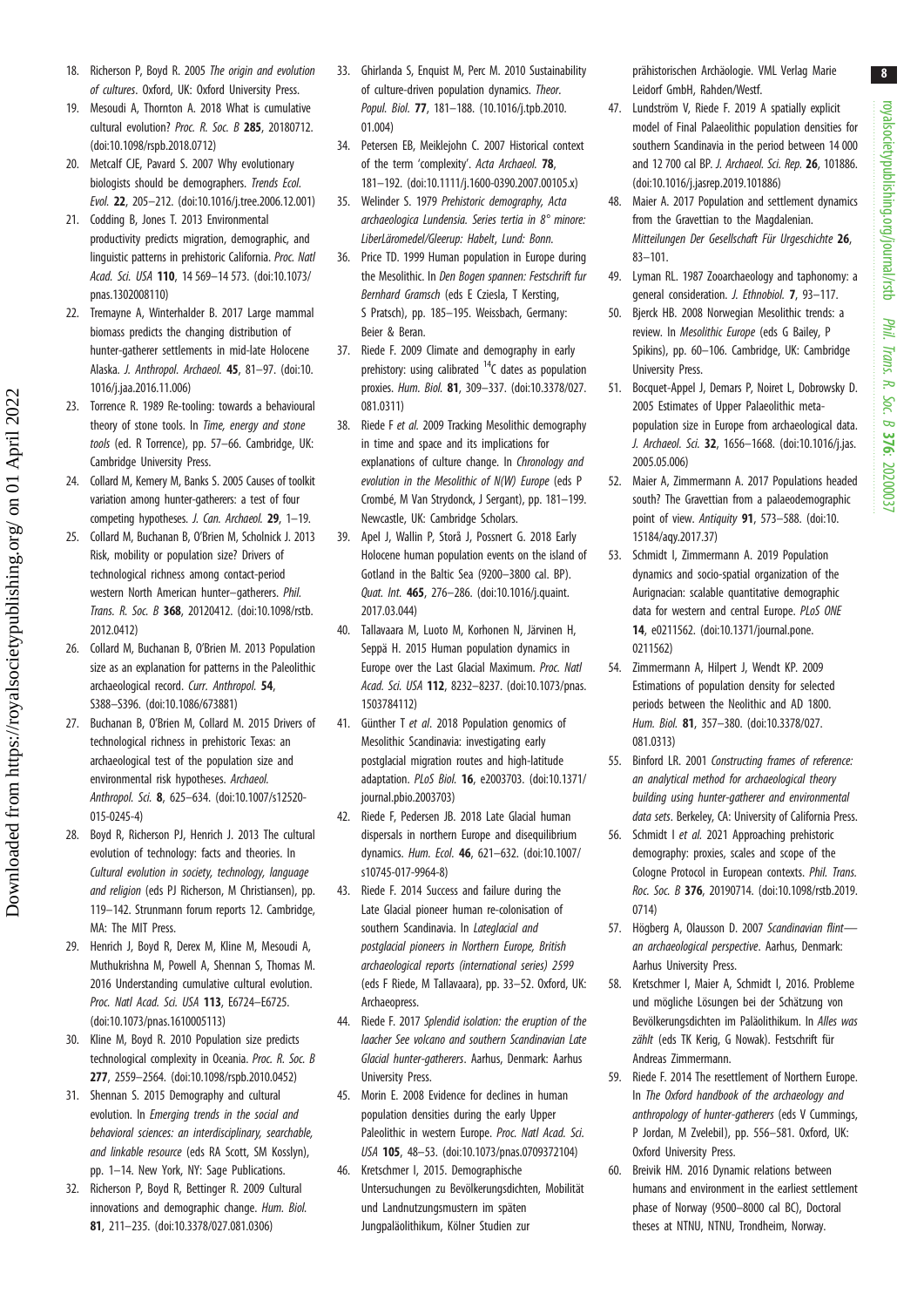- <span id="page-8-0"></span>61. Ivanovaitė L, Serwatka K, Hoggard C, Sauer F, Riede F. 2019 All these fantastic cultures? Research history and regionalization in the Late Palaeolithic tanged point cultures of Eastern Europe. Eur. J. Archaeol. 23, 162–185. ([doi:10.1017/eaa.2019.59\)](http://dx.doi.org/10.1017/eaa.2019.59)
- 62. R Core Team 2020 R: a Language and environment for statistical computing. Vienna, Austria: R Foundation for Statistical Computing.
- 63. Lundström V, Peters R, Riede F. 2021 Demographic estimates from the Palaeolithic–Mesolithic boundary in Scandinavia: comparative benchmarks and novel insights. Phil. Trans. R. Soc. B 376, 20200037. [\(doi:10.1098/rstb.2020.0037](http://dx.doi.org/10.1098/rstb.2020.0037))
- 64. Preparata F, Shamos M. 1985 Computational geometry. New York, NY: Springer.
- 65. Burt W. 1943 Territoriality and home range concepts as applied to mammals. J. Mammal. 24, 346. [\(doi:10.2307/1374834\)](http://dx.doi.org/10.2307/1374834)
- 66. Grove M, Pearce E, Dunbar R. 2012 Fission-fusion and the evolution of hominin social systems. J. Hum. Evol. 62, 191-200. ([doi:10.1016/j.jhevol.](http://dx.doi.org/10.1016/j.jhevol.2011.10.012) [2011.10.012\)](http://dx.doi.org/10.1016/j.jhevol.2011.10.012)
- 67. Crema E. 2014 A simulation model of fission–fusion dynamics and long-term settlement change. J. Archaeol. Method Theory 21, 385-404. [\(doi:10.](http://dx.doi.org/10.1007/s10816-013-9185-4) [1007/s10816-013-9185-4\)](http://dx.doi.org/10.1007/s10816-013-9185-4)
- 68. Fuglestvedt I. 2012 The pioneer condition on the Scandinavian Peninsula: the last frontier of a 'Palaeolithic Way' in Europe. Norwegian Archaeol. Rev. 45, 1–29. [\(doi:10.1080/00293652.2012.669998](http://dx.doi.org/10.1080/00293652.2012.669998))
- 69. Berg-Hansen IM. 2017 Continuity and change in Late Glacial and Postglacial social networks; knowledge transmission and blade production methods in Ahrensburgian and Early Mesolithic North West Europe. In The technology of early settlement in Northern Europe transmission of knowledge and culture, vol. 2. (Sheffield 2017) (eds K Knutsson, H Knutsson, J Apel, H Glørstad), pp. 63–98. Sheffield, UK: Equinox Publishing.
- 70. Boethius A, Ahlström T. 2018 Fish and resilience among Early Holocene foragers of southern Scandinavia: a fusion of stable isotopes and zooarchaeology through Bayesian mixing modelling. J. Archaeol. Sci. 93, 196–210. [\(doi:10.1016/j.jas.2018.02.018](http://dx.doi.org/10.1016/j.jas.2018.02.018))
- 71. Surovell T, Brantingham P. 2007 A note on the use of temporal frequency distributions in studies of prehistoric demography. J. Archaeol. Sci. 34, 1868–1877. [\(doi:10.1016/j.jas.2007.01.003](http://dx.doi.org/10.1016/j.jas.2007.01.003))
- 72. Surovell T, Byrd Finley J, Smith G, Brantingham P, Kelly R. 2009 Correcting temporal frequency distributions for taphonomic bias. J. Archaeol. Sci. 36, 1715–1724. ([doi:10.1016/j.jas.2009.03.029](http://dx.doi.org/10.1016/j.jas.2009.03.029))
- 73. Ames KM. 2002 Going by boat: the forager-collector continuum at sea. In Beyond foraging and collecting: evolutionary change in hunter-gatherer settlement systems (eds Fitzhugh Ben, Habu Junko), pp. 19–52. New York, NY: Kluwer Academic/Plenum.
- 74. Breivik H. 2014 Palaeo-oceanographic development and human adaptive strategies in the Pleistocene– Holocene transition: a study from the Norwegian coast. Holocene 24, 1478–1490. [\(doi:10.1177/](http://dx.doi.org/10.1177/0959683614544061) [0959683614544061](http://dx.doi.org/10.1177/0959683614544061))
- 75. Gamble C, Davies W, Pettitt P, Hazelwood L, Richards M. 2006 The Late Glacial ancestry of Europeans: combining genetic and archaeological evidence. Documenta Praehistorica 13, 1-10. [\(doi:](http://dx.doi.org/10.4312/dp.33.1) [10.4312/dp.33.1\)](http://dx.doi.org/10.4312/dp.33.1)
- 76. Maier A. 2015 The central European Magdalenian: regional diversity and internal variability, vertebrate paleobiology and paleoanthropology series. Dordrecht, The Netherlands: Springer.
- 77. Donahue RE, Fischer A. 2015 A Late Glacial family at Trollesgave, Denmark. J. Archaeol. Sci. 54, 313–324. [\(doi:10.1016/j.jas.2014.12.018\)](http://dx.doi.org/10.1016/j.jas.2014.12.018)
- 78. Björck S. 1995 A review of the history of the Baltic Sea, 13.0-8.0 ka BP. Quat. Int. 27, 19–40. [\(doi:10.](http://dx.doi.org/10.1016/1040-6182(94)00057-C) [1016/1040-6182\(94\)00057-C\)](http://dx.doi.org/10.1016/1040-6182(94)00057-C)
- 79. Brooks AJ, Bradley SL, Edwards RJ, Goodwyn N. 2011 The palaeogeography of Northwest Europe during the last 20,000 years. J. Maps 7, 573–587. [\(doi:10.4113/jom.2011.1160\)](http://dx.doi.org/10.4113/jom.2011.1160)
- 80. Cohen KM, Westley K, Erkens G, Hijma MP, Weerts HJT. 2017 The North Sea. In: Submerged landscapes of the European Continental Shelf (eds NC Flemming, J Harff, D Moura, A Burgess, GN Bailey), pp. 147–186. Oxford, UK: John Wiley & Sons, Ltd.
- 81. Edwards RJ, Brooks AJ. 2008 The island of Ireland: drowning the myth of an Irish land-bridge? In: Mind the gap: postglacial colonisation of Ireland. Special Supplement to The Irish Naturalists journal (eds JJ Davenport, DP Sleeman, PC Woodman), pp. 19–34. Totnes, UK: NHBS.
- 82. Harff J et al. 2017 Sea level and climate. In Submerged landscapes of the European Continental Shelf (eds NC Flemming, J Harff, D Moura, A Burgess, GN Bailey), pp. 11–49. Oxford, UK: John Wiley & Sons, Ltd.
- 83. Lericolais G. 2017 Late Pleistocene environmental factors defining the Black Sea, and submerged landscapes on the Western Continental Shelf. In Submerged landscapes of the European Continental Shelf (eds NC Flemming, J Harff, D Moura, A Burgess, GN Bailey), pp. 479–495. Oxford, UK: John Wiley & Sons, Ltd.
- 84. Moscon G, Corregiari A, Stefani C, Fontana A, Remia A. 2015 Very-high resolution analysis of a transgessive deposit in the Northern Adriactic sea (Italy). Alpine Med. Quat. 28, 121–129.
- 85. Påsse T, Andersson L. 2005 Shore-level displacement in Fennoscandia calculated from empirical data. GFF 127, 253–268. [\(doi:10.1080/](http://dx.doi.org/10.1080/11035890501274253) [11035890501274253](http://dx.doi.org/10.1080/11035890501274253))
- 86. Seguinot J, Ivy-Ochs S, Jouvet G, Huss M, Funk M, Preusser F. 2018 Modelling last glacial cycle ice dynamics in the Alps. The Cryosphere 12, 3265–3285. [\(doi:10.5194/tc-12-](http://dx.doi.org/10.5194/tc-12-3265-2018) [3265-2018](http://dx.doi.org/10.5194/tc-12-3265-2018))
- 87. Stroeven AP et al. 2016 Deglaciation of Fennoscandia. Quat. Sci. Rev. 147, 91–121. [\(doi:10.](http://dx.doi.org/10.1016/j.quascirev.2015.09.016) [1016/j.quascirev.2015.09.016\)](http://dx.doi.org/10.1016/j.quascirev.2015.09.016)
- 88. Subetto D, Zobkov M, Potakhin M, Tarasov A. 2017 Paleoreconstructions of Lake Onego. Development in the Late Pleistocene and Holocene. See [https://](https://www.arcgis.com/apps/MapJournal/index.html?appid=47d76ba2004e463d96eba1d8a1825fe1)

[www.arcgis.com/apps/MapJournal/index.html?](https://www.arcgis.com/apps/MapJournal/index.html?appid=47d76ba2004e463d96eba1d8a1825fe1) [appid=47d76ba2004e463d96eba1d8a1825fe1](https://www.arcgis.com/apps/MapJournal/index.html?appid=47d76ba2004e463d96eba1d8a1825fe1).

- 89. Weaver AJ. 2003 Meltwater Pulse 1A from Antarctica as a trigger of the Bølling-Allerød Warm Interval. Science 299, 1709–1713. ([doi:10.1126/](https://doi.org/10.1126/science.1081002) [science.1081002](https://doi.org/10.1126/science.1081002))
- 90. Patton H et al. 2017 Deglaciation of the Eurasian ice sheet complex. *Quat. Sci. Rev.* **169**, 148-172. ([doi:10.1016/j.quascirev.2017.05.019\)](http://dx.doi.org/10.1016/j.quascirev.2017.05.019)
- 91. Pasanen A, Lunkka JP, Putkinen N. 2010 Reconstruction of the White Sea Basin during the late Younger Dryas. Boreas 39, 273-285. ([doi:10.](http://dx.doi.org/10.1111/j.1502-3885.2009.00128.x) [1111/j.1502-3885.2009.00128.x\)](http://dx.doi.org/10.1111/j.1502-3885.2009.00128.x)
- 92. Larsson L. 1996 The colonization of southern Sweden during the deglaciation of Scandinavia and its relationship with neighbouring areas. Acta Archaeologica Lundensia Series in 8°, 24 (Stockholm 1996) 141–155.
- 93. Mortensen M, Henriksen P, Bennike O. 2014 Living on the good soil: relationships between soils, vegetation and human settlement during the late Allerød period in Denmark. Veg. Hist. Archaeobot. 23, 195–205. [\(doi:10.1007/s00334-](http://dx.doi.org/10.1007/s00334-014-0433-7) [014-0433-7\)](http://dx.doi.org/10.1007/s00334-014-0433-7)
- 94. Surovell T. 2000 Early Paleoindian women, children, mobility, and fertility. Am. Antia. **65**, 493-508. ([doi:10.2307/2694532](http://dx.doi.org/10.2307/2694532))
- 95. White A. 2017 A model-based analysis of the minimum size of demographically-viable huntergatherer populations. J. Artif. Soc. Soc. Simul. 20. ([doi:10.18564/jasss.3393\)](http://dx.doi.org/10.18564/jasss.3393)[AQ4]
- 96. Boone JL. 2002 Subsistence strategies and early human population history: an evolutionary ecological perspective. World Archaeol. 34, 6–25. ([doi:10.1080/00438240220134232\)](http://dx.doi.org/10.1080/00438240220134232)
- 97. Laughlin CD, Brady IA. 1978 Extinction and survival in human populations. New York, NY: Columbia University Press.
- 98. Mandryk CAS. 1993 Hunter-gatherer social costs and the nonviability of submarginal environments. J. Anthropol. Res. 49, 39–71. ([doi:10.1086/jar.49.1.](http://dx.doi.org/10.1086/jar.49.1.3630629) [3630629](http://dx.doi.org/10.1086/jar.49.1.3630629))
- 99. Minc LD, Smith KP. 1989 The spirit of survival. In Bad year economics: cultural responses to risk and uncertainty (eds P Halstead, J O'Shea), pp. 8–39. Cambridge, UK: Cambridge University Press.
- 100. Paine RR. 1997 Integrating archaeological demography: multidisciplinary approaches to prehistoric population. Carbondale, IL: Center for Archaeological Investigations, Southern Illinois University at Carbondale.
- 101. Fagan W, Holmes E. 2005 Quantifying the extinction vortex. Ecol. Lett. 9, 51–60. [\(doi:10.1111/j.1461-](http://dx.doi.org/10.1111/j.1461-0248.2005.00845.x) [0248.2005.00845.x\)](http://dx.doi.org/10.1111/j.1461-0248.2005.00845.x)
- 102. Premo L, Kuhn S. 2010 Modeling effects of local extinctions on culture change and diversity in the Paleolithic. PLoS ONE 5, e15582. ([doi:10.1371/](http://dx.doi.org/10.1371/journal.pone.0015582) [journal.pone.0015582\)](http://dx.doi.org/10.1371/journal.pone.0015582)
- 103. Riede F, Edinborough K. 2012 Bayesian radiocarbon models for the cultural transition during the Allerød in southern Scandinavia. J. Archaeol. Sci. 39, 744–756. [\(doi:10.1016/j.jas.2011.11.008](http://dx.doi.org/10.1016/j.jas.2011.11.008))